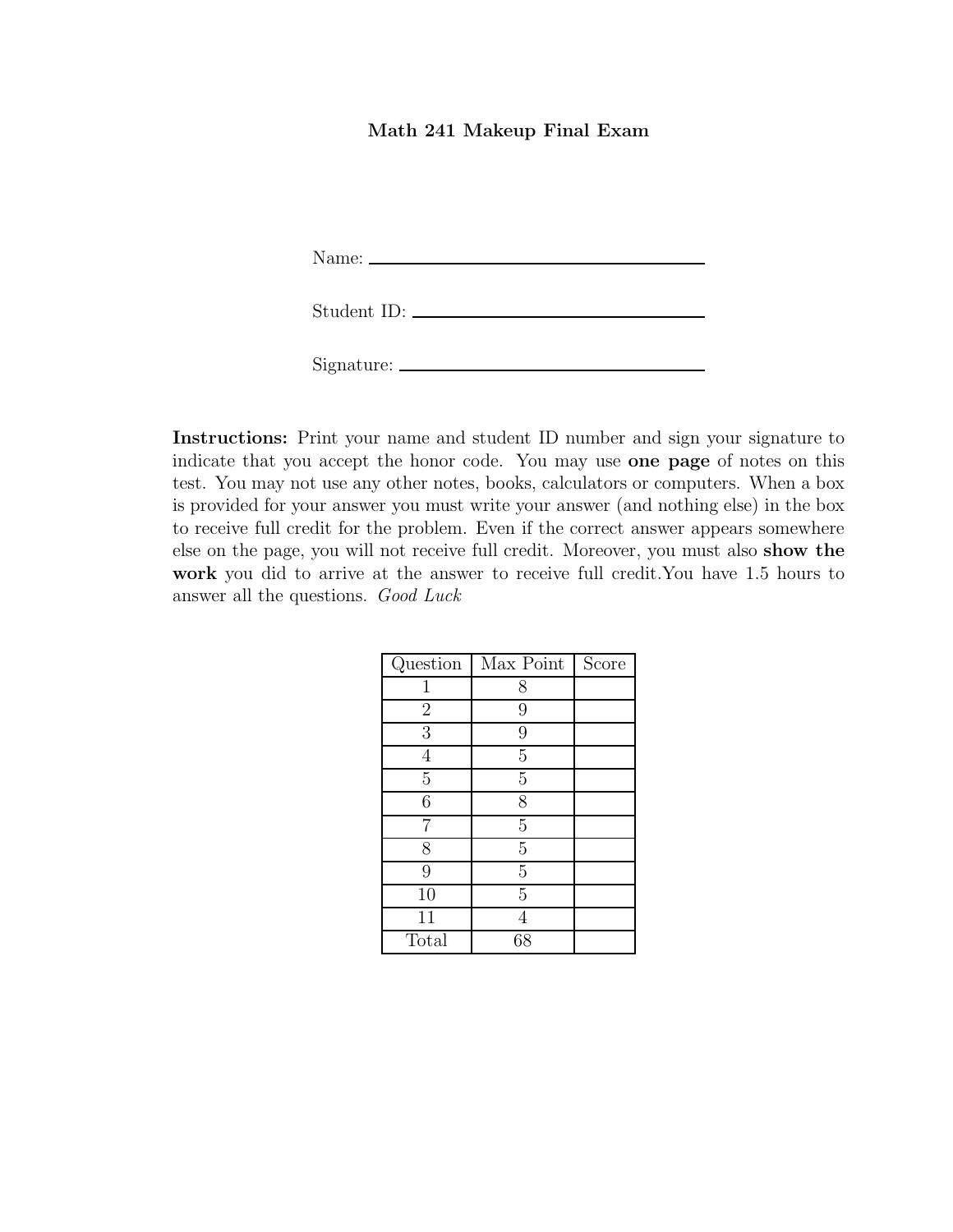- 1) True or False: (1 point each) Circle T for True and F for False.
	- 1. The function  $f : \mathbb{C} \to \mathbb{C}$  such that  $f(z) = \sin(iz)$  is periodic.
	- 2. The partial differential equation  $u_{xx} 9u_{xy} + 7u_x + e^x u = 0$  is a parabolic differential equation.
	- 3. Let  $u(x, y) = \text{Re}(f(x + iy))$  where  $f(z)$  is an analytic function. Then u is harmonic.
	- 4. A function  $f(z)$  analytic in a set D may have a pole in D.
		- T F
	- 5. All functions have a convergent Fourier series.
		- T F
	- 6. The function  $f(z) = |z|^2$  is entire.

- T F
- 7. The Taylor series of  $f(z) = \frac{e^z}{z-}$  $\frac{e^z}{z-5}$  about  $z = 0$  has radius of convergence 1.

T F

8. The Legendre equation admits polynomial solutions for any  $n > 0$ .

T F

## T F

T F

T F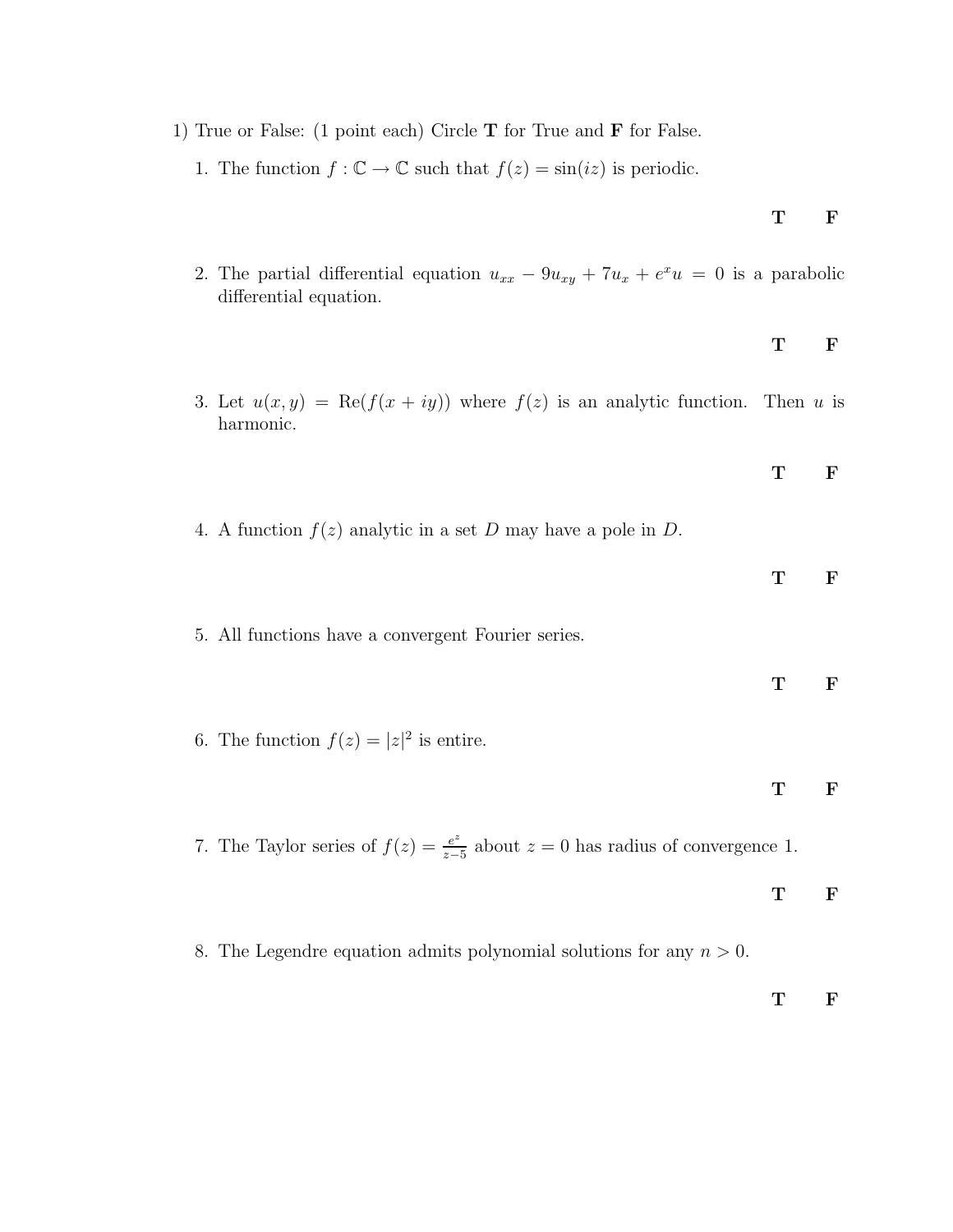2)Short Answer: (1 point each)

1. Let  $f(x) = x + 9$  on  $[-\pi, \pi]$ . What does the Fourier series of f converge to at 3.

Answer:

2. What is  $\int_C$ 1  $\frac{1}{z}dz$  where C is  $|z| = 7$  oriented counter clockwise?

Answer:

3. What are the solutions to  $z^4 = -1$ ?

Answer:

4. What type of singularity does  $f(z) = e^{\frac{1}{z-3}}$  have at  $z = 3$ ?

Answer:

5. What is the integral of  $f(z) = e^z \sin z$  around the curve  $|z| = 1$  oriented counter clockwise.

Answer:

6. If  $f(x) = 7 \cos 2x$  then what is the sum of the Fourier coefficients of f?

Answer:

7. Determine the radius of convergence of the Taylor series of  $f = \frac{1}{(z-1)(z^2+1)}$ centered at  $-1$ .

Answer:

8. How many different Laurent series does  $f = \frac{1}{(z-1)(z^2+1)}$  have centered at  $z = -1$ . (Here we consider a Taylor series a Laurent series too.)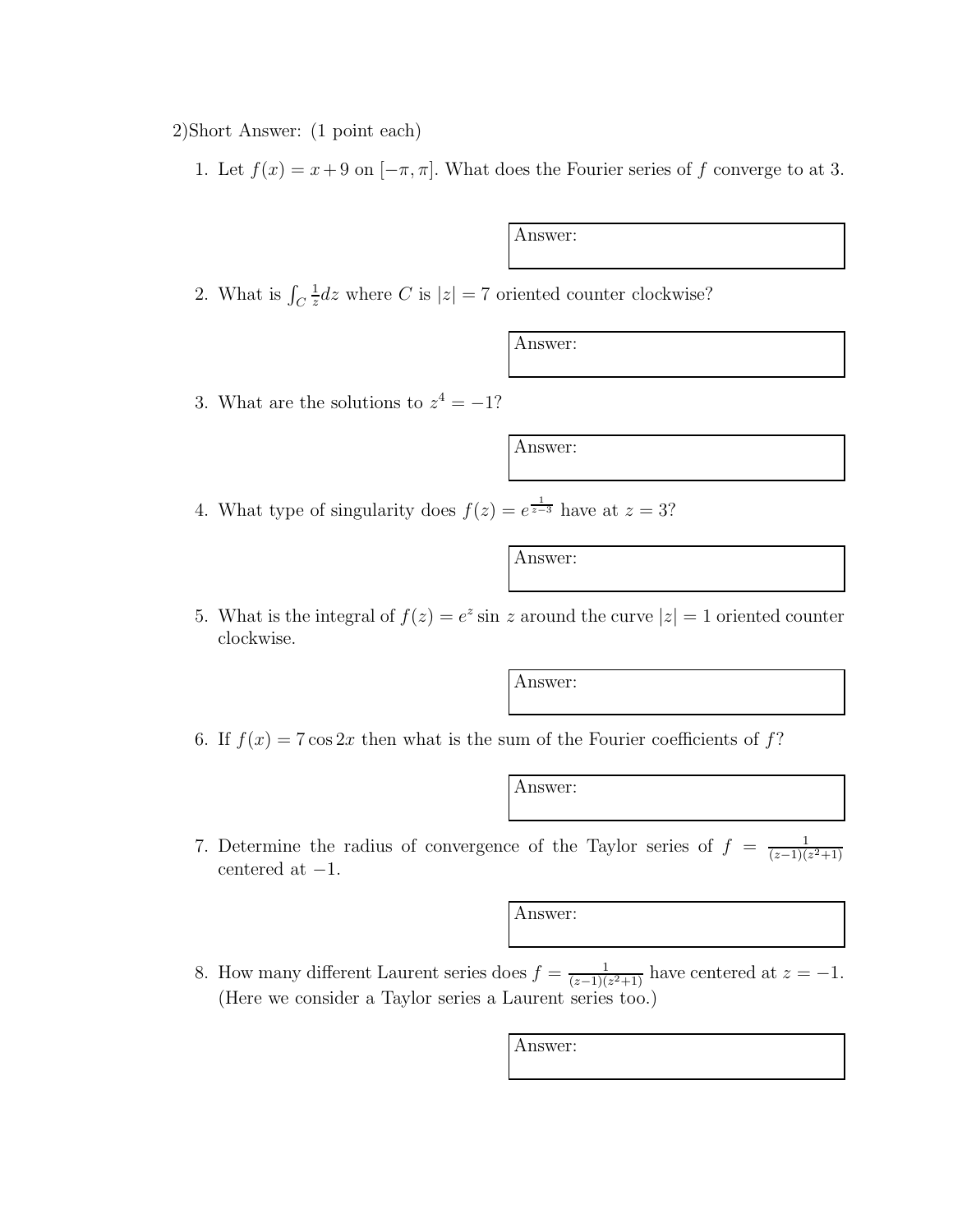9. Let  $f(x)$  be the function defined, in  $[-1, 1]$  by

$$
f(x) = \begin{cases} x - 1 & -1 \le x < 0 \\ ae^x + 1 & 0 \le x \le 1 \end{cases}
$$

Determine a knowing that the Fourier series of  $f(x)$  converges to  $-2$  at  $x = 0$ .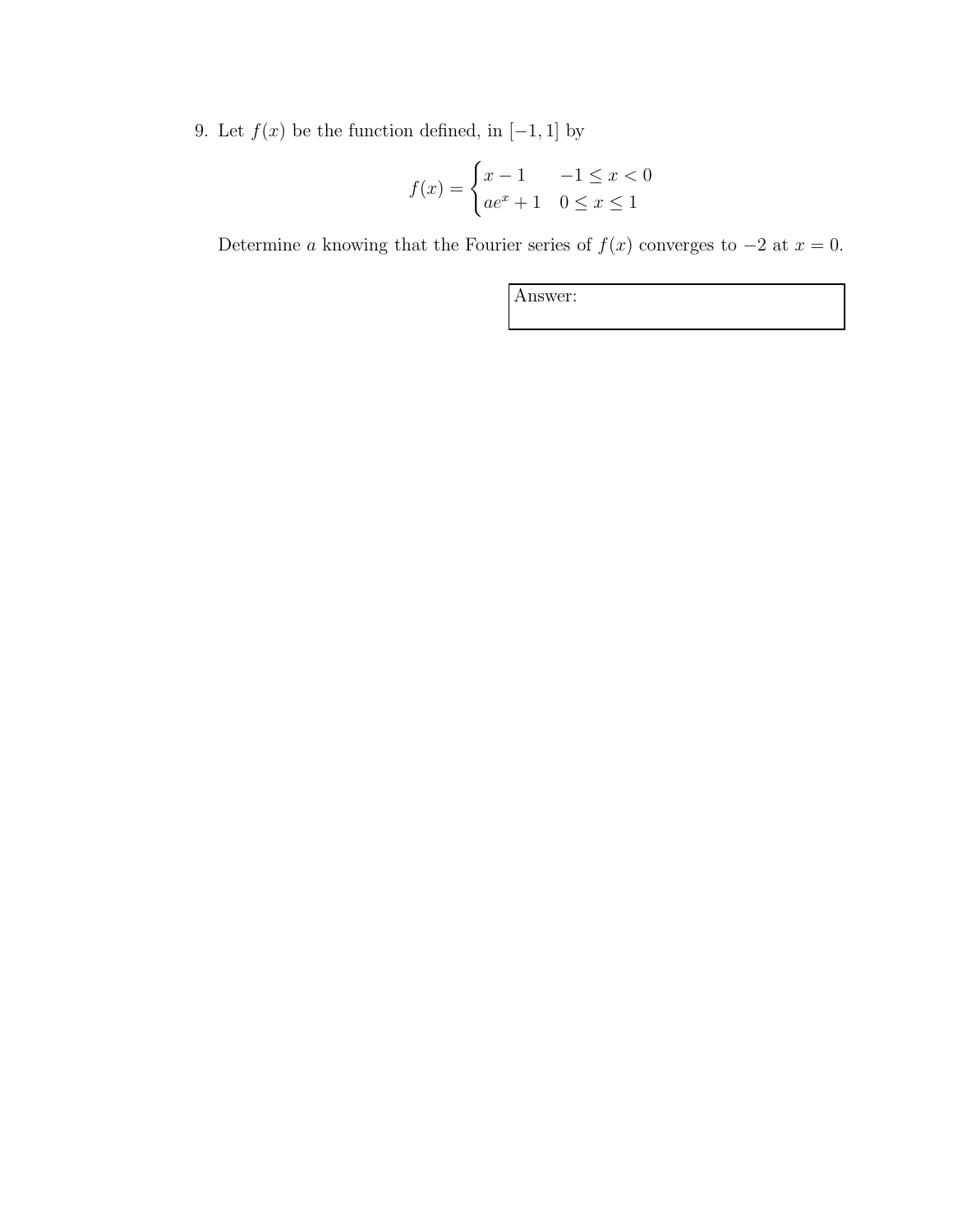3) Compute the following contour integrals. All curves oriented counter clockwise. 1.  $\int_C$  $z^2-4$  $\frac{z^2-4}{z^2+1}$  dz where C is  $|z-2|=3.99$ .

Answer:

2.  $\int_C$  $\frac{e^z}{(z-2)^2}$  dz where C is  $|z-2|=7$ .

Answer:

3.  $\int_C$ tan z  $rac{\text{m }z}{z}$  dz where C is  $|z-5|=5.001$ .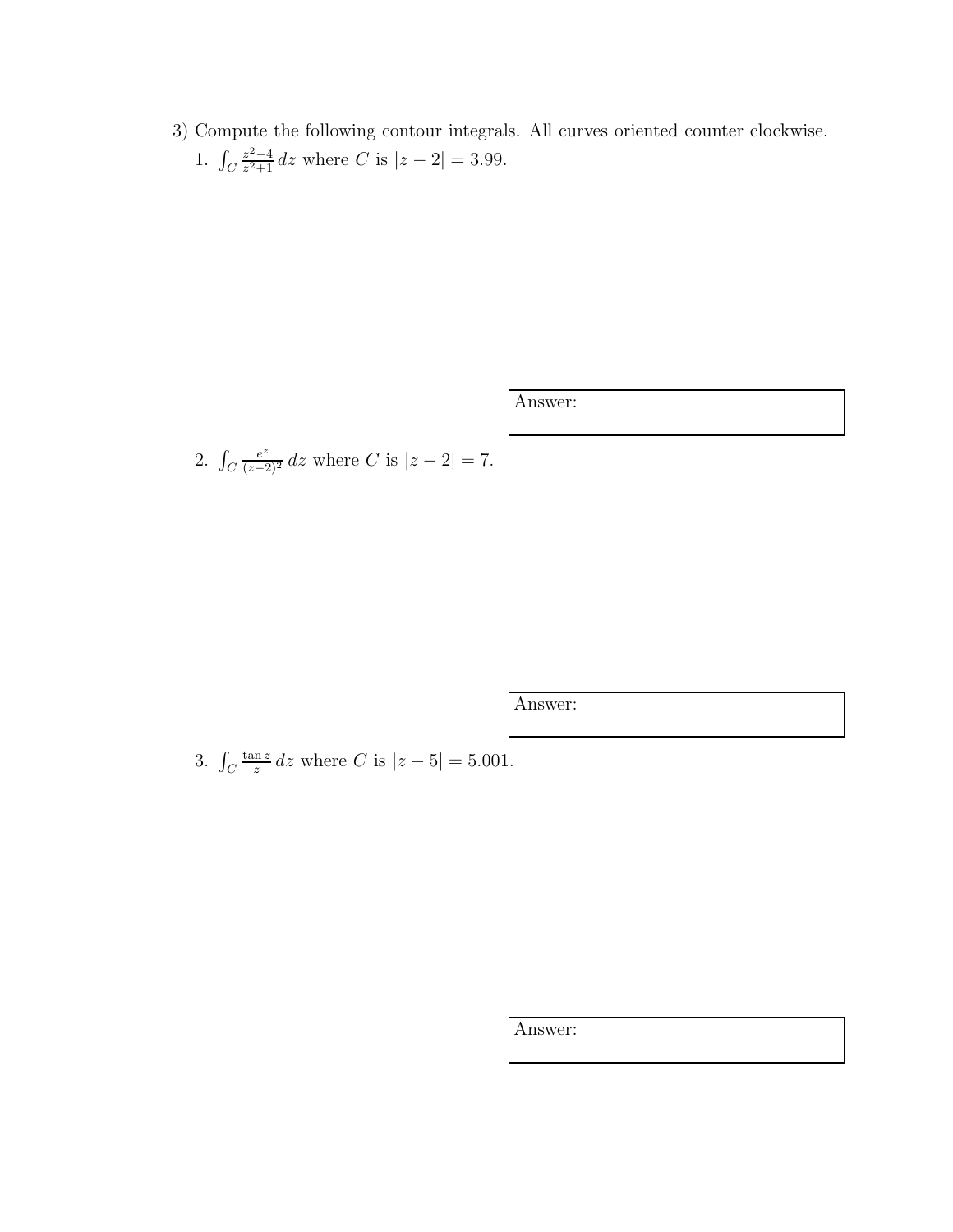4) Let  $f(z) = \frac{1}{(z-2)(z+3)}$ .

1. Determine the regions in which  $f(z)$  has a Laurent expansion about  $z = 1$ .

Answer:

2. Find the Laurent expansion of  $f(z)$  about  $z = 1$  good in the region containing the point 2.5.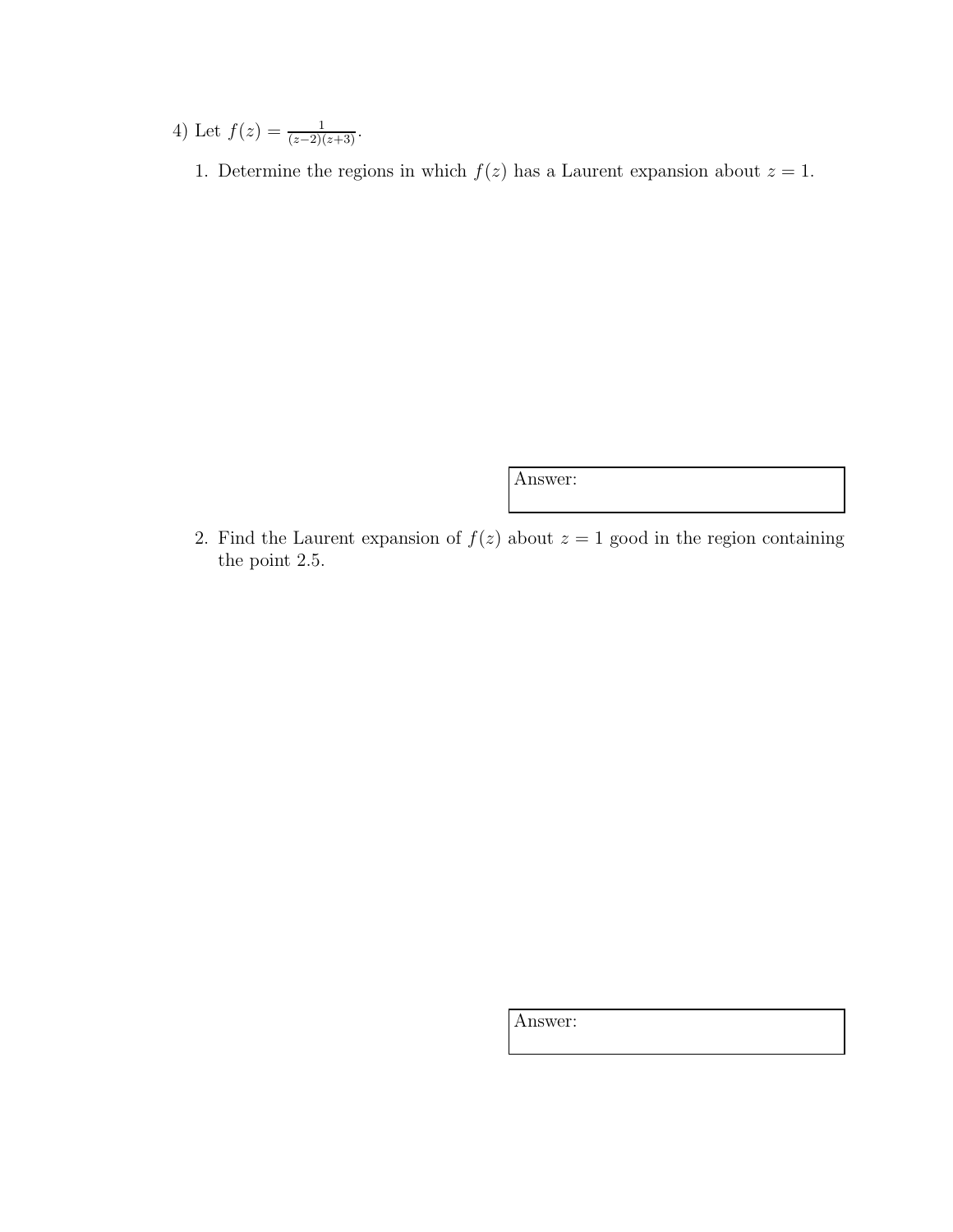5) If  $f(x) = 3x - 4$  for  $0 \le x \le 3$  then find the Fourier sine series of  $f$ .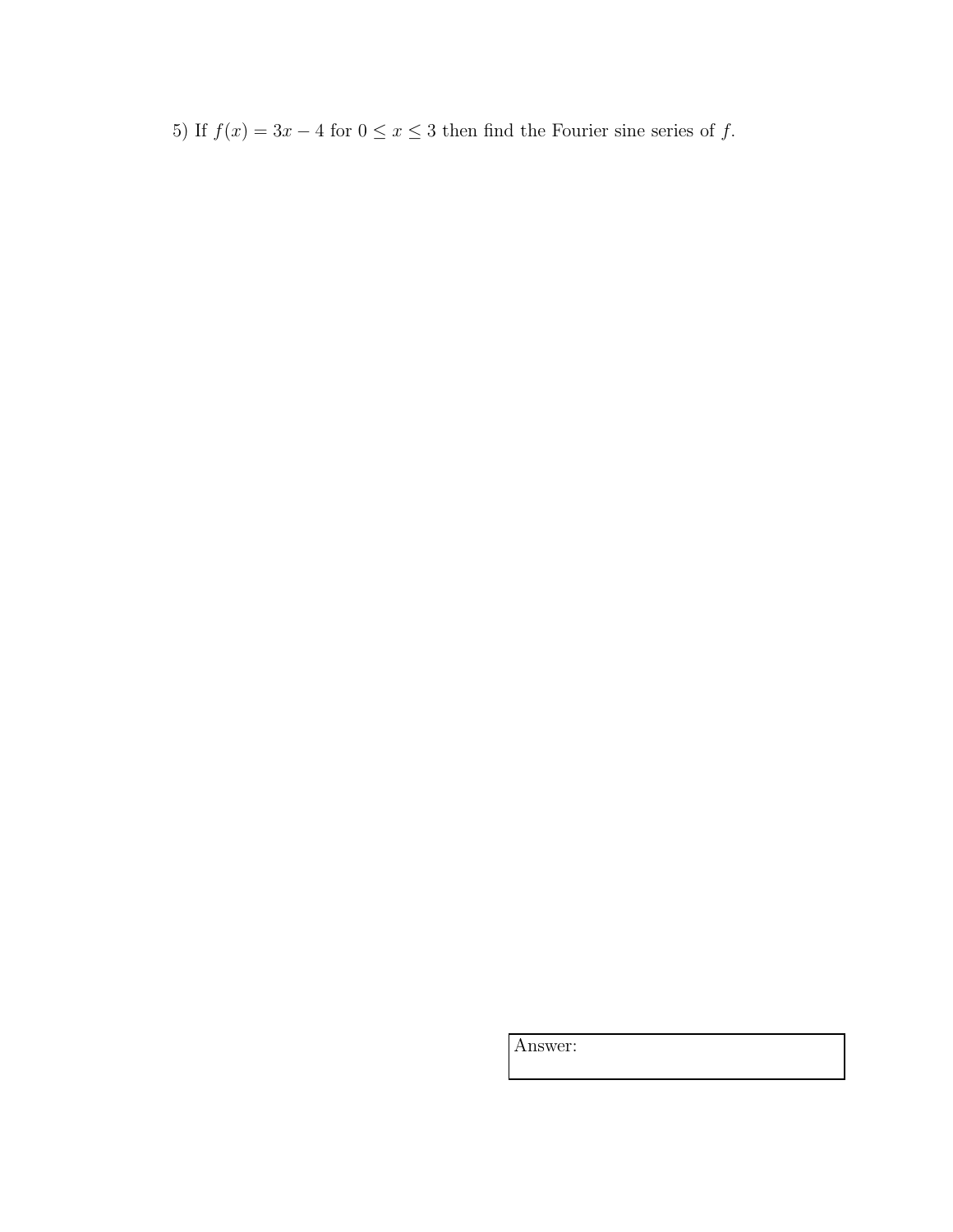6) Compute

1. 
$$
\int_{-\pi}^{\pi} \frac{1}{2 - \cos x} dx
$$

Answer:

2. 
$$
\int_{-\infty}^{\infty} \frac{x^2 \cos(\pi x)}{(x^2+1)(x^2+2)} dx
$$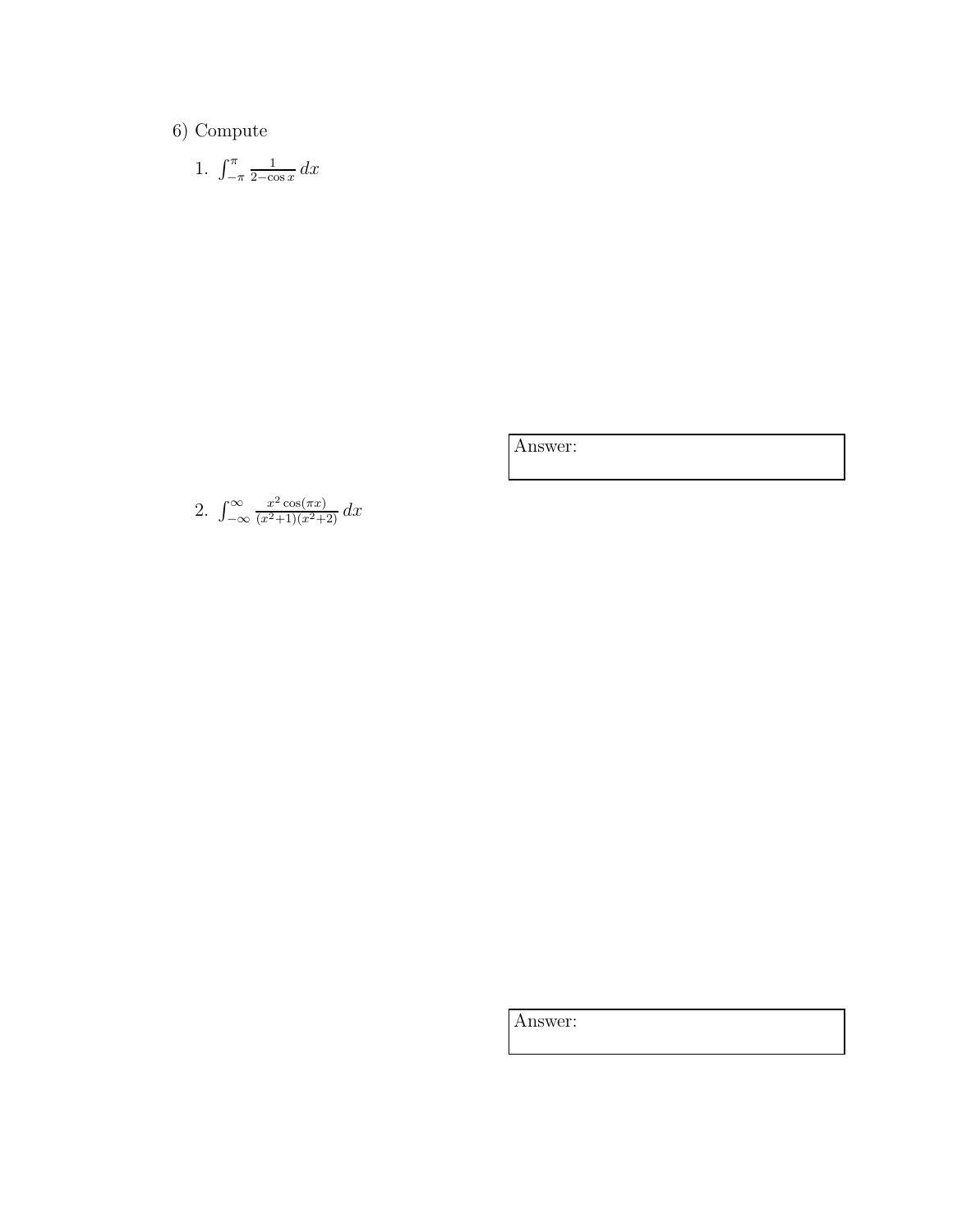7) Using the Laplace transform solve

$$
y'' - 5y' + 4y = 0, \quad y(0) = 0, y'(0) = 2
$$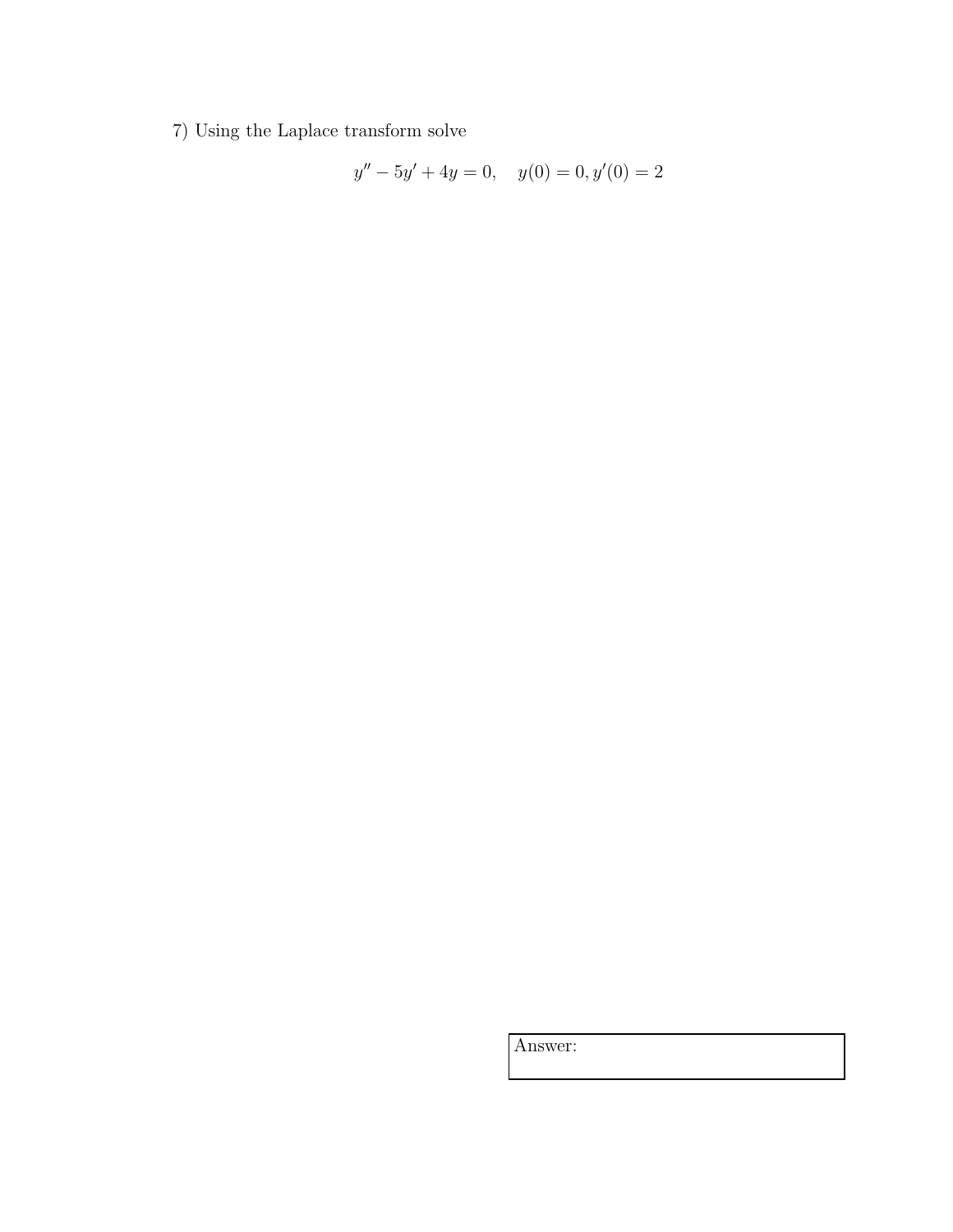8) 1. Show the real part of an analytic function is harmonic.

2.Find the harmonic conjugate  $xy - 1$ .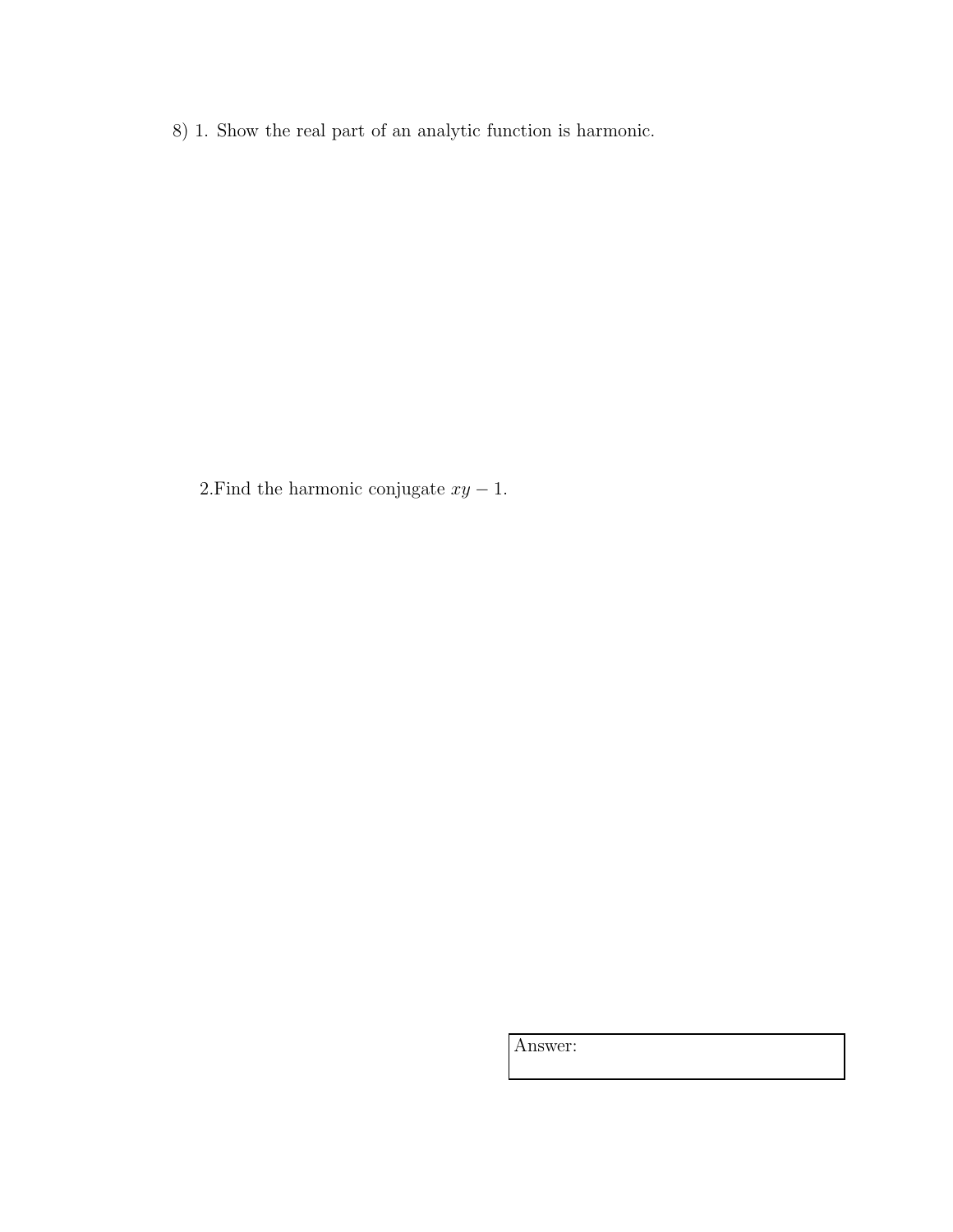9) Consider  $u_{xx} - 2u_{tt} + 7u_t + u = 0$  subject to the boundary conditions  $u(0, t) = 0$ and  $u(7, t) = 0$ . Find all solutions of the form  $u(x, t) = X(x)T(t)$ .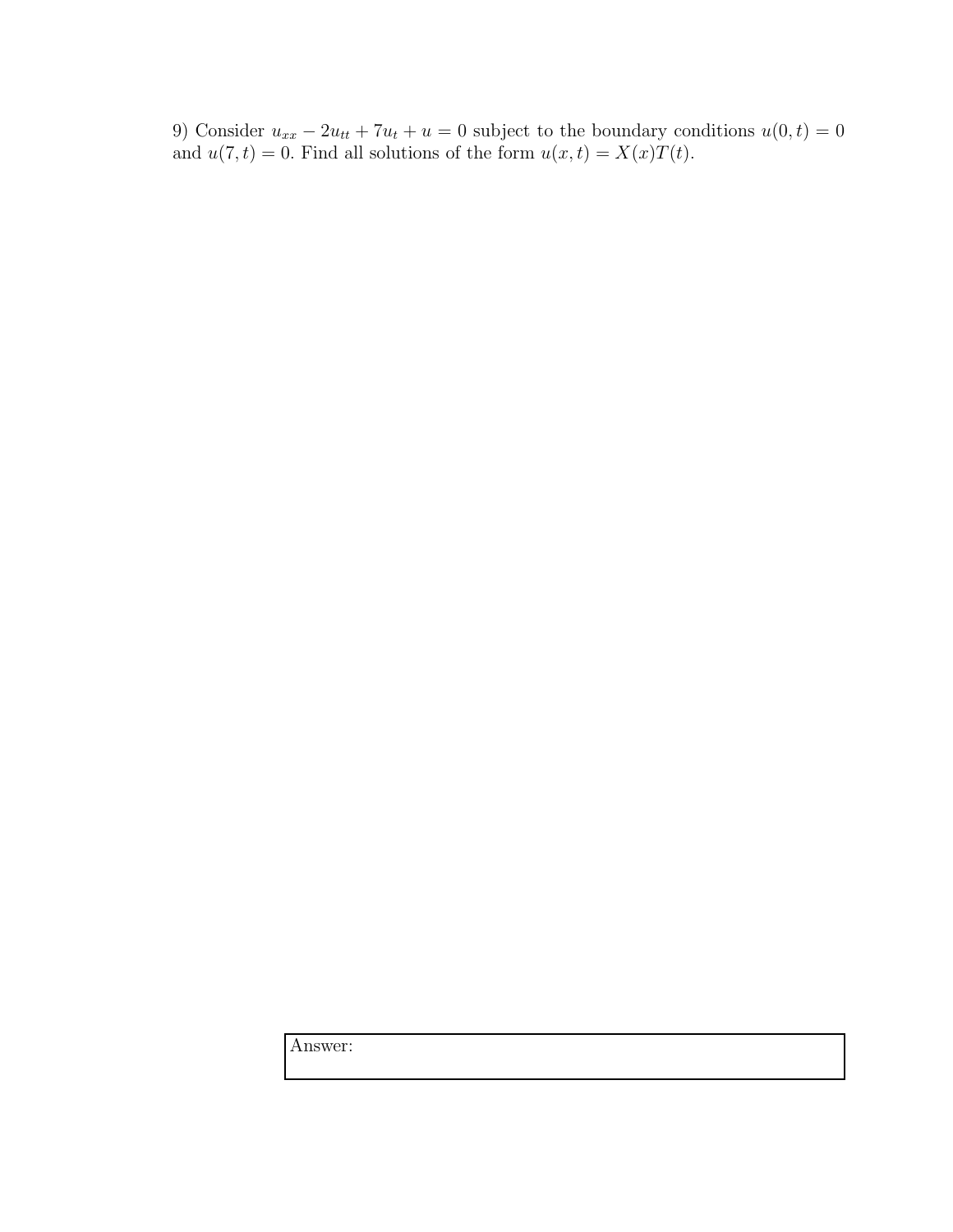10) (5 points) Find the eigenvalues and eigenfunctions of the Sturm-Liouville problem  $y'' + \lambda y = 0$  subject to the boundary conditions  $y'(0) = 0, y'(3) = 0$ .